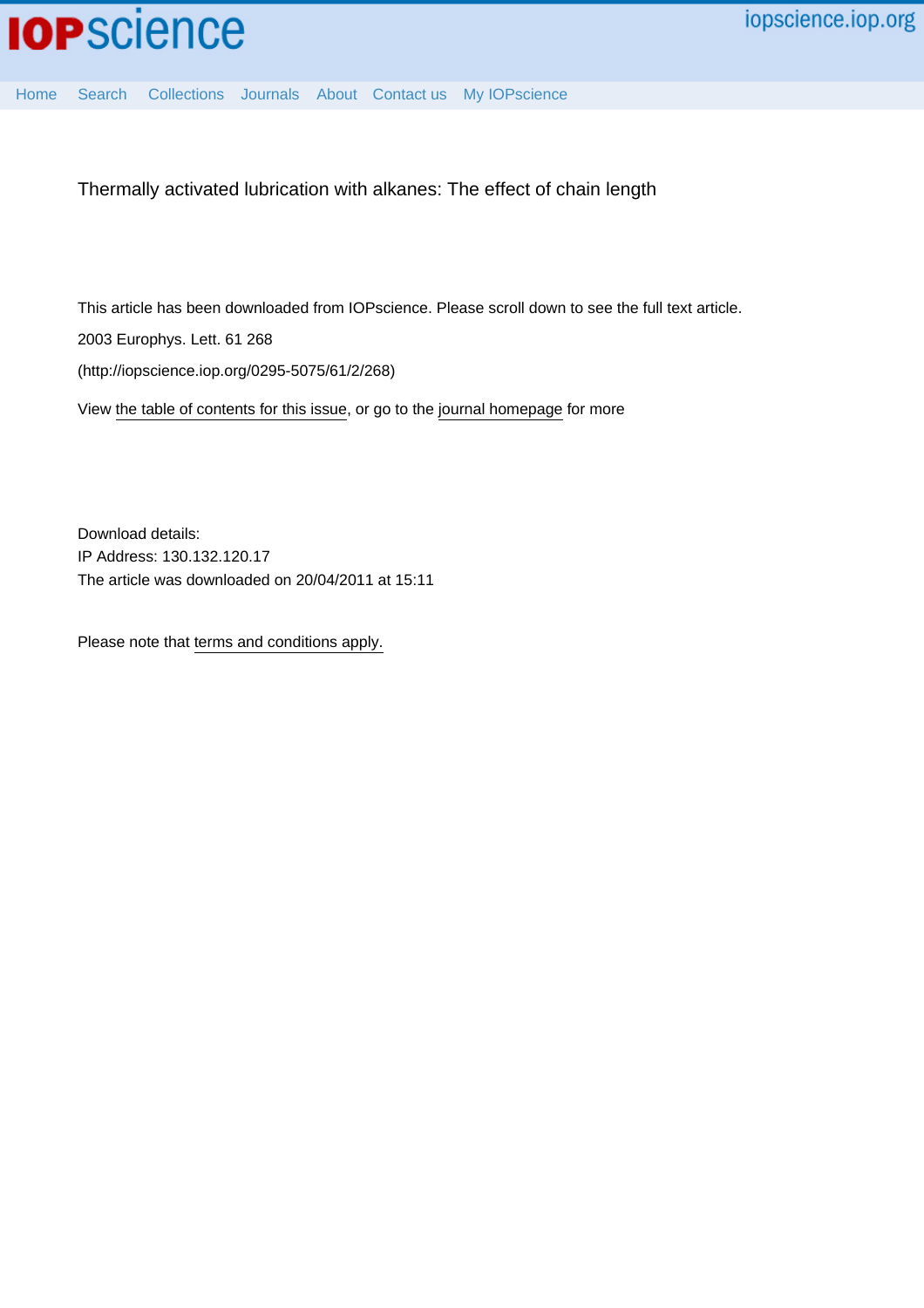*Europhys. Lett.*, **61** (2), pp. 268–274 (2003)

## **Thermally activated lubrication with alkanes: The effect of chain length**

L.-M. QIAN<sup>1,2</sup>, G. LUENGO<sup>1</sup>(<sup>\*</sup>) and E. PEREZ<sup>1</sup>

<sup>1</sup> Laboratoire de Physique Statistique de l'Ecole Normale Supérieure *associ´ee au CNRS et aux universit´es Paris VIet Paris VII 24, rue Lhomond, 75231 Paris Cedex 05, France* <sup>2</sup> *Tribology Research Institute, Southwest Jiaotong University Chengdu 610031, Sichuan Province, PRC*

(received 24 July 2002; accepted in final form 29 October 2002)

PACS. 81.40.Pq – Friction, lubrication and wear. PACS. 68.35.Af – Atomic scale friction. PACS. 46.55.+d – Tribology and mechanical contacts.

**Abstract.** – Friction forces measurements between smooth surfaces across two layers of linear alkanes over five decades of speeds are presented. A maximum friction dissipation is observed at a characteristic speed. This behaviour is described by a new approach: the formation and destruction of molecular bridges between confined alkane layers. These bridges which interdigitate between the layers exhibit a thermally activated resistance to shear. An analytical model involving activation barriers accounts for the overall behaviour of the speed dependence of the forces over four decades. This first simple semi-quantitative description sheds new light on the subtle mechanisms of friction at the nanoscale level and shows how the molecular length influences the tribological properties of the liquid.

Owing to its practical importance, tribology at a macroscopic or microscopic scale has been the subject of intense research in the past decade [1–3]. Because phenomenological approaches based only on adhesion, viscosity and other continuum properties are inadequate to achieve reliable prediction, any new friction system must be tested empirically to determine its performance under various conditions. In addition, simple questions as the speed dependence of friction are not easily obtained due to the difficulty of measuring over a satisfying speed range without modifying the surface geometry, usually by damage.

The tribological behaviour of confined liquids has been investigated by many groups [4–12]. The effective viscosities of several types of molecules (dodecane and OMCTS —octamethylcyclotetrasiloxane) have been shown to decay with shear rate, with an exponent ranging between  $-2/3$  and  $-1$  depending on the load [4]. These two molecules exhibited a very similar behaviour. At higher shear rates the viscosity attains the bulk value that has been independently observed in polymer melts [9]. Yoshizawa *et al.* [7] have pointed out that at low relative speed

<sup>(\*)</sup> Now at Nano-physics Laboratory, L'Oréal Research - 1, Avenue Eugène Schueller, 93601 Aulnay sous Bois, France. Bois, France.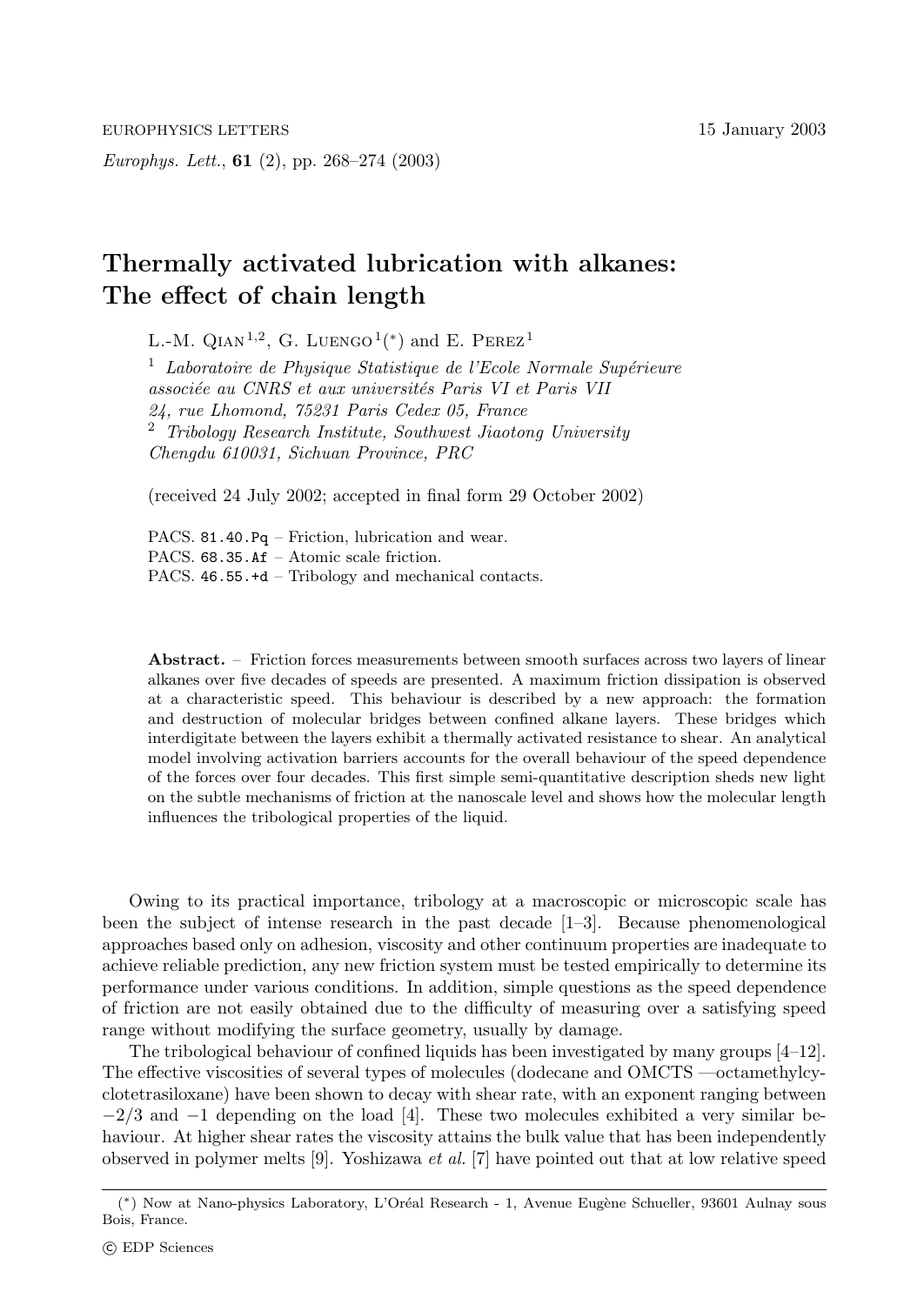of the surfaces, chain molecules generally produce low friction forces because the molecules have time to disentangle spontaneously, in contrast to higher speeds, at which the friction forces are higher. This opens the way to an analysis based on the existence of activation barriers during friction [13]. Thermally activated processes under an imposed force have been investigated first by Bell [14] and then, by Evans [15] who described theoretically and experimentally the kinetics of rupture of single weak receptor/ligand bonds. Their approach offers a ready framework to analyse friction forces with entangled chain molecules. In general, the geometry of entanglements of chain molecules is too complicated to be modelled in a friction process, except for linear alkanes which, when confined between two smooth surfaces, adopt a layer structure over a few molecular diameters [16]. These layers have sometimes been suggested to be interdigitated [2, 6]. This has recently been confirmed using Grand Canonical Monte Carlo simulations of decane [17]. These bridge conformations for which a molecule has a few CH<sup>2</sup> in one layer, a few other ones in the adjacent layer and some in between, must contribute to the total friction force and may allow simple modelisations.

We have constructed a device [18] based on the surface force apparatus (SFA) technique [19] and capable of measuring the friction forces between two molecularly smooth curved surfaces separated by a few molecular layers of a lubricant. The principal characteristics of this apparatus are its high dynamic range (5 decades), the possibility of measuring in all directions, and its high mechanical impedance. The new description of confined alkane layers, the theory describing the kinetics of thermally activated processes subject to an imposed force and a new measuring device create together an opportunity to shed new light on friction forces.

Hexadecane and dodecane were chosen for their sufficient length to be considered as chain molecules. The device [18] measures the friction force, along with the force normal to the surfaces and their separation distance with an accuracy of  $\pm 1$  Å. To produce the shear, a lower mica surface is driven horizontally by a piezoelectric bimorph. The displacement waveform is a triangle with an amplitude of  $35 \mu$ m, and the sliding speed is varied by changing the frequency of this waveform. The friction force is measured on an upper surface by a spring whose flexion is probed by capacitance plates, giving a sensitivity of  $10 \mu$ N. The friction force traces are recorded when a steady-state value is obtained. These forces could be measured with sliding speeds ranging over nearly 5 orders of magnitude, from  $3 \text{ nm/s}$  to  $150 \text{ m/s}$ .

A droplet of alkane of ultra-high purity (chromatographic grade, Merck) was inserted between the two mica surfaces and the air in the box was dehydrated by  $P_2O_5$  for 15 hours prior to all the measurements. The measured normal force *vs.* distance profile for hexadecane is given in fig. 1a. For the friction forces, the distance was chosen to be that of two molecular layers (9 Å) and the load was set to  $100 \pm 10 \mu N$  (which, with a contact area of  $75 \mu m^2$ , gives a pressure of 1.3 MPa). Two separate experiments were performed for dodecane and two for hexadecane. The process of bringing the surfaces together and the sequence of the sliding speeds were kept rigorously identical to ensure maximum reproducibility of the results. They were brought to 9 Å distance and  $100 \mu N$  load by moving them quickly to a distance of 200 nm, and then by steps of 5 nm. The surfaces were left at rest for 20 minutes prior to the friction experiments. The sliding speeds were first varied from  $350 \,\mathrm{nm/s}$  up to  $140000 \,\mathrm{nm/s}$ . Then they were varied from  $350 \,\mathrm{nm/s}$  to  $3.5 \,\mathrm{nm/s}$ , and between each of these points, one measurement was done at 350 nm/s (the sequence of speeds was 175, 350, 70, 350, 35, 350, 17.5, 350, 7, 350, 3.5, 350 nm/s) to make sure that the friction force at this speed had not changed, and therefore that the load had not drifted. Figure 1b shows the friction force as a function of speed for hexadecane and dodecane. The error bars show the spanning between the two sets of data obtained for each alkane, which indicates an excellent reproducibility (this is probably due to the flatness of our surfaces that never suffered damage during our experiments —always monitored by an interferometry). The friction traces display transient friction forces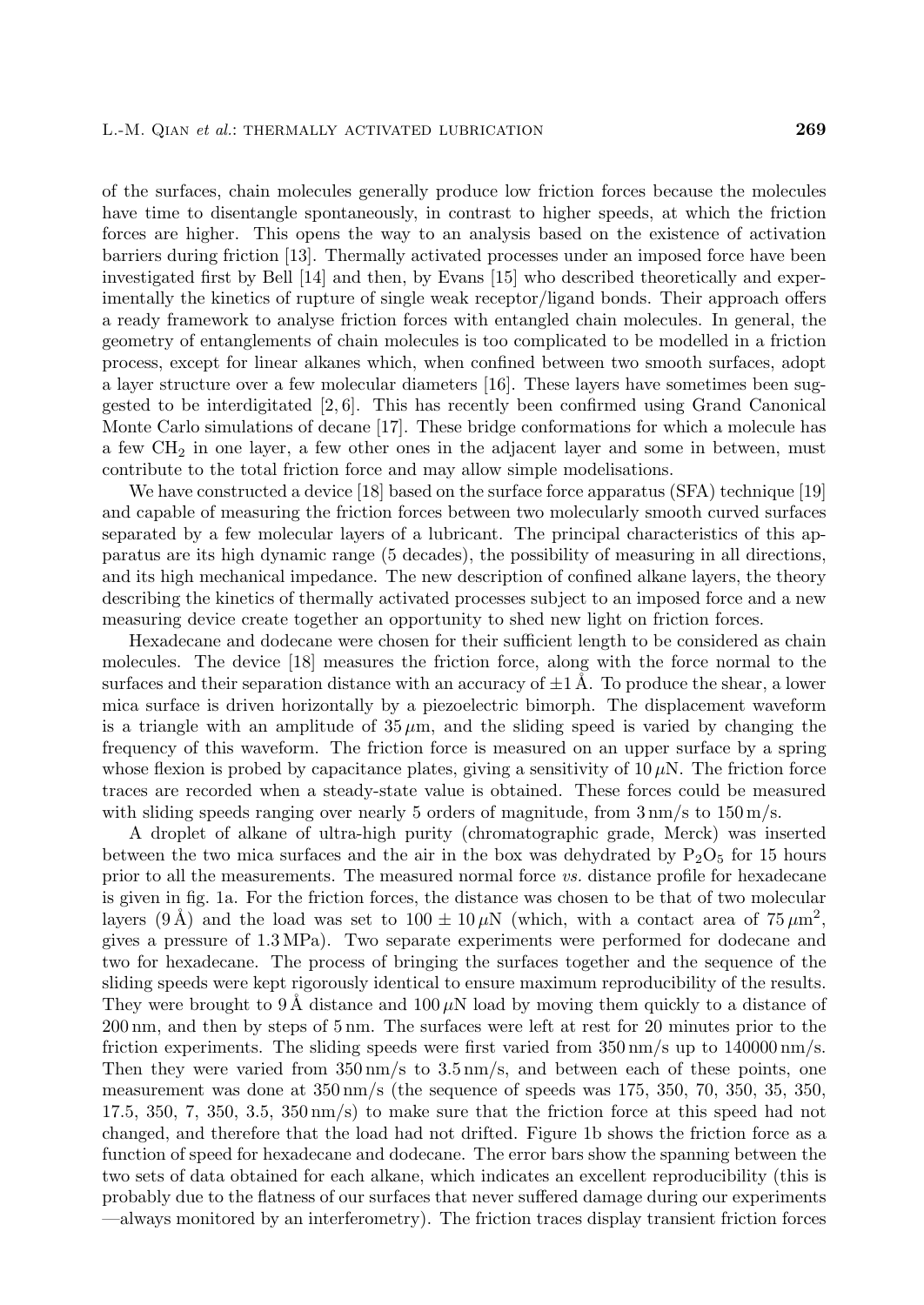

Fig.  $1 - (a)$  Normal forces vs. distance between two mica surfaces across hexadecane. The solid line is a guide for the eye. (b) Friction force curves for hexadecane (closed circles) and dodecane (open circles) for a distance of 0.9 nm, and OMCTS (triangles) for a distance of 2.7 nm (3 layers). The load is  $100 \pm 10 \mu$ N (applied pressure: 1.3 MPa). The inset shows a small part of a friction trace for hexadecane at  $3.5 \mu$ m/s showing inverted stick-slip (the scale in  $\mu$ N is on the left).

that reach steady state within less than one cycle. The traces display stick-slip behaviour for speeds in the range  $0.7-14 \mu m/s$  for hexadecane and  $7-14 \mu m/s$  for dodecane. Unlike what is usually seen, this stick-slip (see inset of fig. 1b) displays a kinetic friction force that oscillates between two levels in a similar way to the one reported in ref. [20] with the difference that our second kinetic friction regime does not occur at an almost zero friction force. The forces reported in fig. 1b are mean values at steady state. At very low speeds, the friction force is the least, and over a small range it increases linearly with the logarithm of speed. At higher values, it reaches a maximum and then decreases as speed is further increased. Above a few tens of micrometers per second, the force increases again. The longer (hexadecane) molecule appears to produce a friction force curve with larger variations than does that of dodecane. Changing the load to  $60 \mu$ N (not shown) did only shift the forces to smaller values.

Within the new context offered by the existence of bridges between the layers [17], a relatively precise explanation of the friction behaviour can be developed. First, because they bind the layers together, the bridges are expected to offer a substantial resistance to shear in contrast to the non-interdigitated parts of these layers. This is true only if there is negligible slip at the alkane/mica interface. The good wetting properties of the alkanes on mica [21] indicate that these molecules have stronger interactions with mica than between themselves. It is therefore reasonable to assume that the layers move with the adjacent surface [22]. An analysis of the data can therefore be conducted by considering that the bridges are the main contribution to friction. The small value of the friction force  $F_f$  at very low speeds indicates that the bridges have time to adjust to the shear by diffusion because the rate of increase of the forces applied to them is smaller than the rate of spontaneous conformational changes towards the non-bridge state. At higher speeds, they have less time and their changes of conformation will occur at increasing forces. If the friction force mainly results from the intramolecular tensions, it should then increase, and it indeed increases linearly with  $\ln(v)$ . As the speed further increases, the lifetime of the bridges is shorter and their population decreases so much that the friction force reaches a maximum and then decreases as shown in fig. 1b. Above  $10^4 \text{ nm/s}$ , the friction force increases again. This last final increase has been seen before and is generally associated to a regime in which the viscous drag is the dominant contribution to the shearing forces.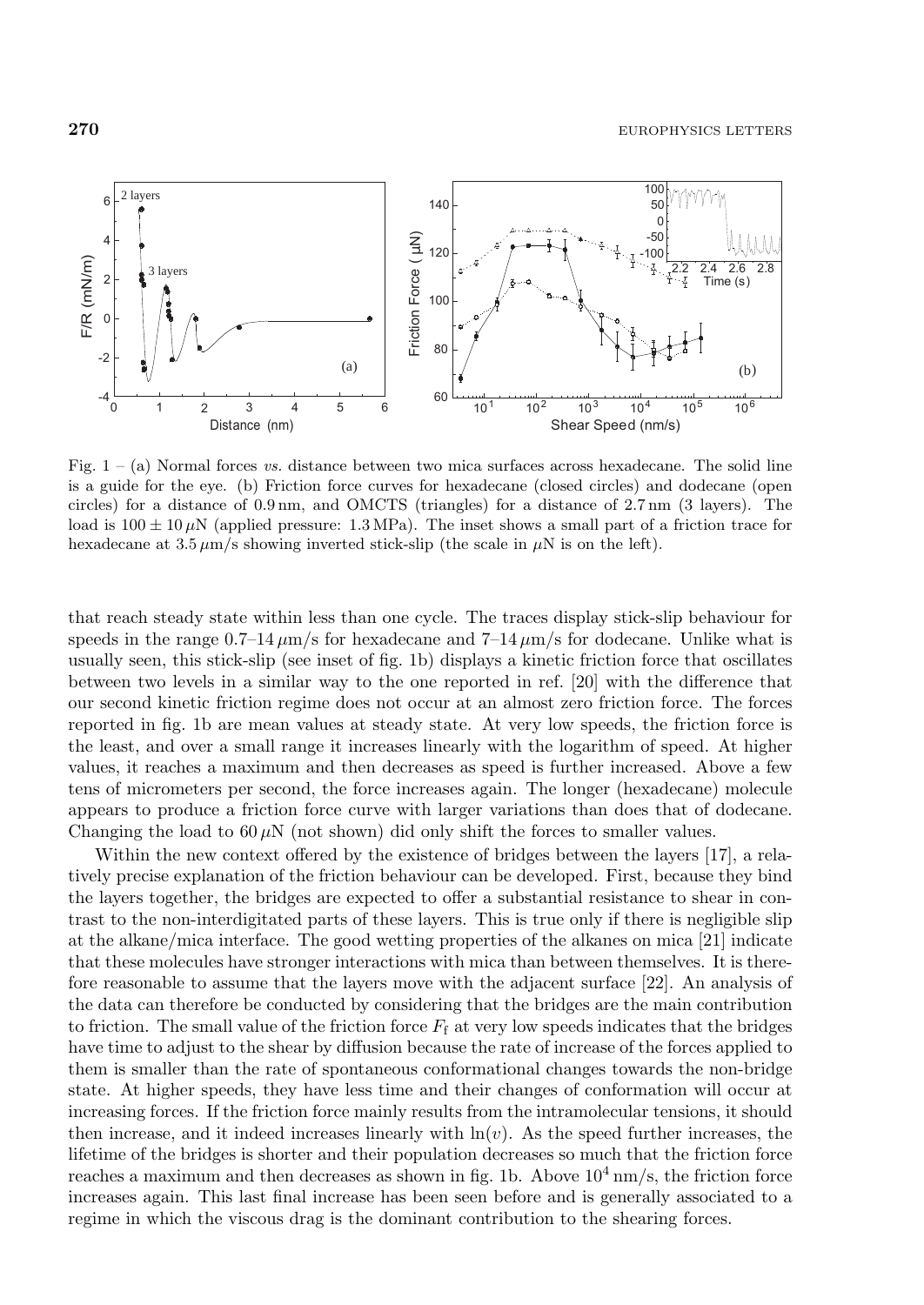

Fig. 2 – (a) One molecular bridge across two alkane layers confined between two mica surfaces. During sliding at speed v, the chain molecules undergo a time-dependent ramp force  $f(t) = kvt$  until, at a critical force, they go entirely in one of the two layers. (b) Hexadecane friction data vs. speed. The solid line is a fit with eq. (5) with  $v_0 = 2 \text{ nm/s}$  and  $x_\beta = 0.4 \text{ nm}$ , and  $N = 1.5 \times 10^8$ . The dashed line is a fit obtained from the alternative model using a Boltzmann distribution to calculate the bridge population, as described in the text ( $v_0 = 0.6$  nm/s and  $x_\beta = 1.4$  nm, and  $N = 0.8 \times 10^8$ ).

The following discussion focuses on the physics of forced changes of conformation of the alkane molecules and on the orders of magnitude of the significant parameters. We will assume that one quarter of the alkane chains form bridges between the two layers, as estimated from simulations for decane [17]. During sliding, the bridges suffer a force that tends to stretch them: as the part of the molecule that is in one layer is pulled in a direction opposite to the one in the other layer, there is a tendency to draw the whole molecule completely into one layer or the other (see fig. 2a). To go thus from the bridge configuration to the non-bridge one, the molecule must pass an activation barrier because a few  $CH<sub>2</sub>$  groups leave one layer (and one surface). When stretched, chain molecules exhibit an elastic restoring force with a spring constant  $k$  [23]. As a consequence, the sliding of one layer relative to the other one at the speed  $\nu$  will result in a time-dependent ramp force  $f(t) = kvt$ . Theory [14, 15] predicts that when a ramp force  $f(t) = r<sub>f</sub>t$ , with a loading rate  $r<sub>f</sub>$ , is applied to one molecule, the most probable value  $f^*$  of the force at which it will pass an activation barrier increases linearly with the logarithm of  $r_f$ , *i.e.* with the logarithm of kv [14, 15]:

$$
f^* = \frac{k_{\rm B}T}{x_{\beta}} \ln \left( v/v_0 \right),\tag{1}
$$

where  $x_\beta$  is the escape distance from the potential well, *i.e.* the distance the molecule has to travel in order to pass the activation barrier;  $v_0$  is the speed at which the bridges disappear spontaneously (under zero force) because of their finite lifetime. The time-averaged force suffered by each bridge during its lifetime is equal to  $f^*/2$ . The friction force  $F_f$  results from the contributions of all the stressed bridges:

$$
F_{\rm f} = N_{\rm b}(v) f^*/2,\tag{2}
$$

where  $N_b(v)$  is the number of bridges. Under zero shear, the number of bridges created per unit time is equal to the number of those which disappear. As the sliding speed  $v$  is increased, the rate of disappearance of bridges and that of the creation of new bridges change until a new steady state value of  $N_b(v)$  is reached. When the molecules are stretched faster than the time between two significant fluctuations, one expects a substantial decrease of  $N_b(v)$ . This gives rise to a maximum of the friction force followed by its decrease at high speeds.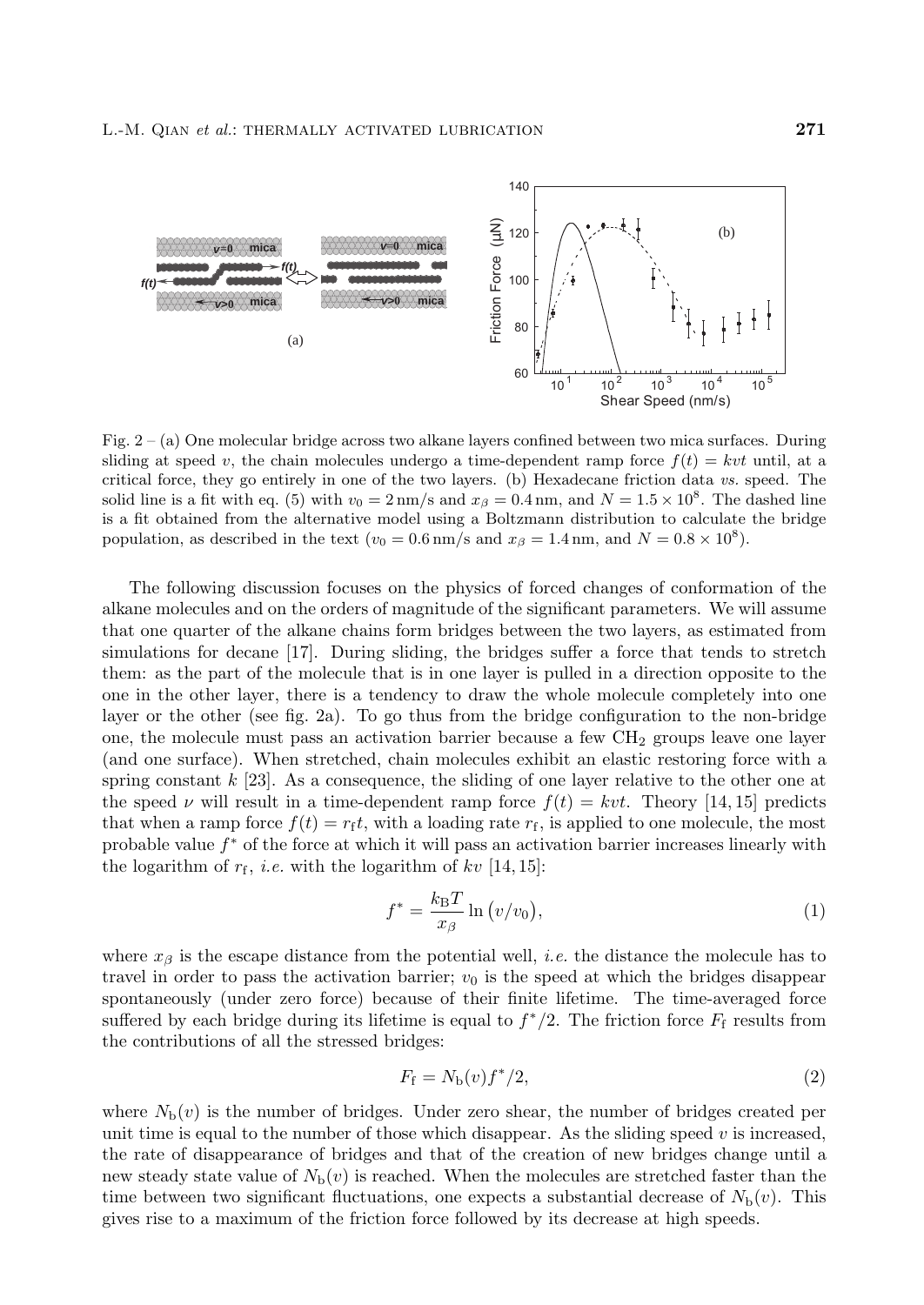TABLE I – Estimated values of  $v_0$  and  $x_\beta$ , from linear extrapolation of the friction forces to zero at

|            | $v_0 \, \mathrm{(nm/s)}$ | 'nm<br>$r_{\alpha}$<br>↓J | $\lambda$<br>$\overline{ }$<br>$\sqrt{ }$<br>$K_{\rm BL}$ |
|------------|--------------------------|---------------------------|-----------------------------------------------------------|
| Dodecane   | 0.003                    | 6.5                       | J                                                         |
| Hexadecane | U.O                      | ∠.。                       | ാ.∂                                                       |

Assuming for simplicity that  $N_b(v)$  is constant at low speeds, it is possible to estimate  $v_0$ and  $x_{\beta}$  by extrapolating the linear part of the friction force to zero and scaling it to one bridge using eqs. (1) and (2). The number of bridges  $N<sub>b</sub>$  at ultra-low speeds can be estimated from the geometry of the system (the flattened area with two alkane layers can be determined [7]: for a load of 100  $\mu$ N, it is equal to 75  $\mu$ m<sup>2</sup> which will contain about  $1.5 \times 10^8$  molecules; if one fourth of the molecules forms a bridge, there will be  $3.75 \times 10^7$  bridges). This yields the estimates for  $v_0$  and  $x_\beta$  given in table I. The relationship between  $v_0$  and the activation barrier  $E_b$  is [15]

$$
\ln (kv_0) = \ln (k_{\rm B}T/x_{\beta}t_{\rm D}) - E_{\rm b}/k_{\rm B}T, \tag{3}
$$

where  $t_{\rm D}^{-1}$  is the attempt frequency, equal to  $k_{\rm B}T/\gamma l_{\rm c}l_{\rm ts}$ ;  $\gamma$  is the viscosity and  $l_{\rm c}$  and  $l_{\rm ts}$  are two lengths related to the shape of the potential well.  $t_D^{-1}$  is about  $10^9 \text{ s}^{-1}$  in water [15]. The effective viscosities of the confined alkanes, as deduced from fig. 1b, are higher than that of water by a factor  $\simeq 3\times 10^6$ , yielding t<sub>D</sub> of the order of  $10^{-2}-10^{-3}$  s<sup>-1</sup>. Injecting the values for N,  $x_\beta$ , and  $v_0$  in eq. (3) yields the values for  $E<sub>b</sub>$  reported in table I. Here,  $E<sub>b</sub>$  is the work for removing a few CH<sup>2</sup> groups from one surface and for making some room for them in the other surface. It can be noticed that the value  $(3.5k_BT)$  obtained for hexadecane is realistic (refs. [17,24] use  $0.72k_BT$  for the interaction between one CH<sub>2</sub> and mica). The one for dodecane (7.5k<sub>B</sub>T) is not because it is much higher than that of hexadecane in contrast to what can be expected from a shorter molecule. The van der Waals potential energy well is known to have a width of the order of the  $\AA$  in a direction normal to the surfaces [25] and one should expect the escape distance  $x<sub>\beta</sub>$  to be of the same order. However, the alkane molecules are not pulled in a direction normal to the surfaces but parallel to them. Along this trajectory which will be almost parallel to the surface, the potential energy profile will display variations over a larger distance. This can explain some widening of the potential barrier and the large value obtained for  $x_\beta$  for hexadecane. For dodecane, the  $x_\beta$  value is much larger (6.5 nm) and unrealistic. In contrast to dodecane, the realistic parameter values for hexadecane show that the bridges dominate the friction process in the range of speeds where the increase and then decrease of  $F_f$  is observed. For dodecane, the contributions of non-interdigitated parts of the layers are not negligible.

The analysis of the hexadecane behaviour can be improved to describe the maximum of the friction force. As the force acting on the molecules is a ramp force  $kvt$ , the lifetime  $t^*$  of the bridge under force is  $t^* = f^*/kv$  with  $f^*$  as defined in eq. (1). At zero speed, the sum of the number of bridges  $N_{\rm b}^0$  and of non-bridges  $N_{\rm nb}^0$  is equal to the total number of molecules N. At any speed, the bridge population is governed by  $k_{\text{on}}$  and  $k_{\text{off}}$ , the rates of creation and of disappearance of bridges with a steady state  $(t \to \infty)$  form:

$$
N_{\rm b}(v) = Nk_{\rm on}/(k_{\rm on} + k_{\rm off}).\tag{4}
$$

At steady state, we have  $N_{\text{nb}}k_{\text{on}} = N_{\text{b}}k_{\text{off}}$ . In a first approximation, we can assume that the probability of bridge creation does not depend on the speed, and assuming [17] that at zero speed, one quarter of the molecules forms a bridge,  $k_{\text{on}}$  is set equal to  $k_{\text{on}} = k_{\text{off}}(v = 0)/3$ . The  $k_{\text{off}}$  value at zero speed  $(1/t_0)$  is given by [15]  $k_{\text{off}}(v=0) = \exp[-E_b/k_BT]/t_D$  which

very low speeds, and  $E<sub>b</sub>$  from eq. (3).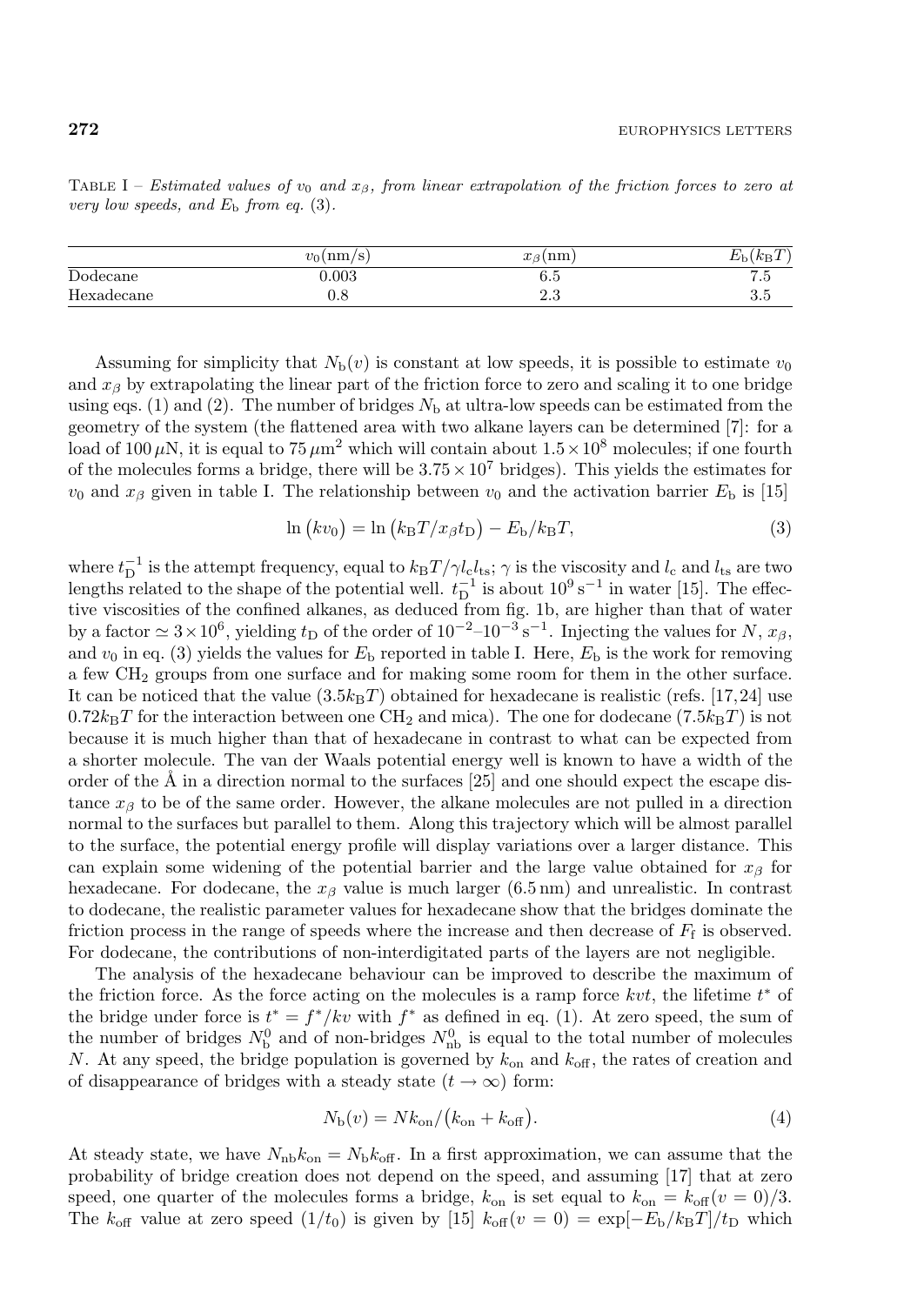becomes, with eq. (3),  $k_{\text{off}}(v=0) = kv_0x_\beta/k_BT$ . The  $k_{\text{off}}$  value  $(1/t^*)$  at speed v is  $k_{\text{off}}(v)$  $kvx\beta/(k_BT\ln(v/v_0))$  (note that this equality does not hold for  $v = v_0$ ). From eqs. (1), (2), (3) and (4) and from the expressions for  $k_{\text{off}}$ , we get the friction force

$$
F_{\rm f} = \frac{Nk_{\rm b}T}{2x_{\beta}} \frac{\nu_0 \ln(v/v_0)}{v_0 + \frac{3v}{\ln(v/v_0)}}
$$
(5)

in which the adjustable parameters are  $v_0$  and  $x_\beta$ . Equation (5) predicts a rise of  $F_f$  at ultra-low speeds followed by a maximum and then by a decrease at high speeds close to the hexadecane data. This is shown as a solid line in fig. 2b for  $v_0 = 2 \text{ nm/s}$ ,  $x_\beta = 0.4 \text{ nm}$ , and  $N = 1.5 \times 10^8$  molecules. The model is compatible with the right orders of magnitude for the main parameters, but a close quantitative agreement is not yet possible as shown in fig. 2b. It is instructive to list the main approximations made in this model: i) the friction from the noninterdigitated parts of the layers is neglected; ii)  $k_{on}$  is assumed to be independent of v; iii) the bridges are assumed to be pulled by their ends; iv) the most probable force  $f^*$  is used instead of the mean force. Point ii) is the main approximation because the fit is very sensitive to the  $k_{on}$ parameter which, in a more elaborate model, should depend on v. An alternative approach to calculate the friction force would be to average the energy of a stretched bridge over its lifetime and assume a Boltzmann distribution for the bridge population. Strictly speaking, this is not valid because the molecules undergoing a ramp force are not at equilibrium, but it has the advantage of not assuming a particular form of  $k_{\text{on}}$ . If N is also used as an adjustable parameter, it would give the dashed line in fig. 2b with  $N = 0.8 \times 10^8$ ,  $x_\beta = 1.4$  nm, and  $v_0 = 0.6$  nm/s.

The measured forces at low speeds are consistent with the forced passage of activation barriers by individual molecules. When confined to a few molecular layers between two surfaces, the layer interdigitations formed by long chain molecules can be one of the main sources of friction at low speed because the molecules resist to the "ironing" due to sliding. Because thermally activation processes also occur with globular molecules, the model also predicts for them a bell-shaped  $F_f(v)$ , though with rising and decreasing parts less steep than for chains of globules with the same diameter. We have performed measurements with OMCTS at a distance of 2.7 nm (3 layers) and the same load. The friction force level is higher than for the alkanes (fig. 1b) but it indeed displays a curve with a maximum which is flatter than the ones of hexadecane and dodecane. This difference gives qualitative information on the friction from the non-interdigitated parts of the layers. Altogether, the results show that the longer the molecules, the more bridges there are, and the larger the amplitude of the variation of the friction force as a function of  $\ln(v)$ . The curves of fig. 1b show a clear effect of the length of the molecules on their tribological properties. The length of the chain will also affect the elastic modulus of the molecules, and through this, the loading rate and the lifetime of the bridges. In eq.  $(5)$ , k seems to play no role, but this is due to the approximations made on  $k_{\text{on}}$ . Several regimes with an increase or decrease of friction forces have already been reported separately in a limited range of speeds  $[4, 5, 7]$ . Here, the measurements are made over four decades of speeds. This model, which shares concepts akin to those used in refs. [26,27], gives a unified description of the dynamics of confined alkanes molecules using an extremely simple geometry and mathematics that do not go beyond rules of three. This model could be refined and, we believe, could be extended in the future to other types of molecules and to systems with more complicated entanglements like polymers.

The authors wishes to thank T. CHARITAT, F. PORCHERON and G. BRYANT for numerous very fruitful discussions.